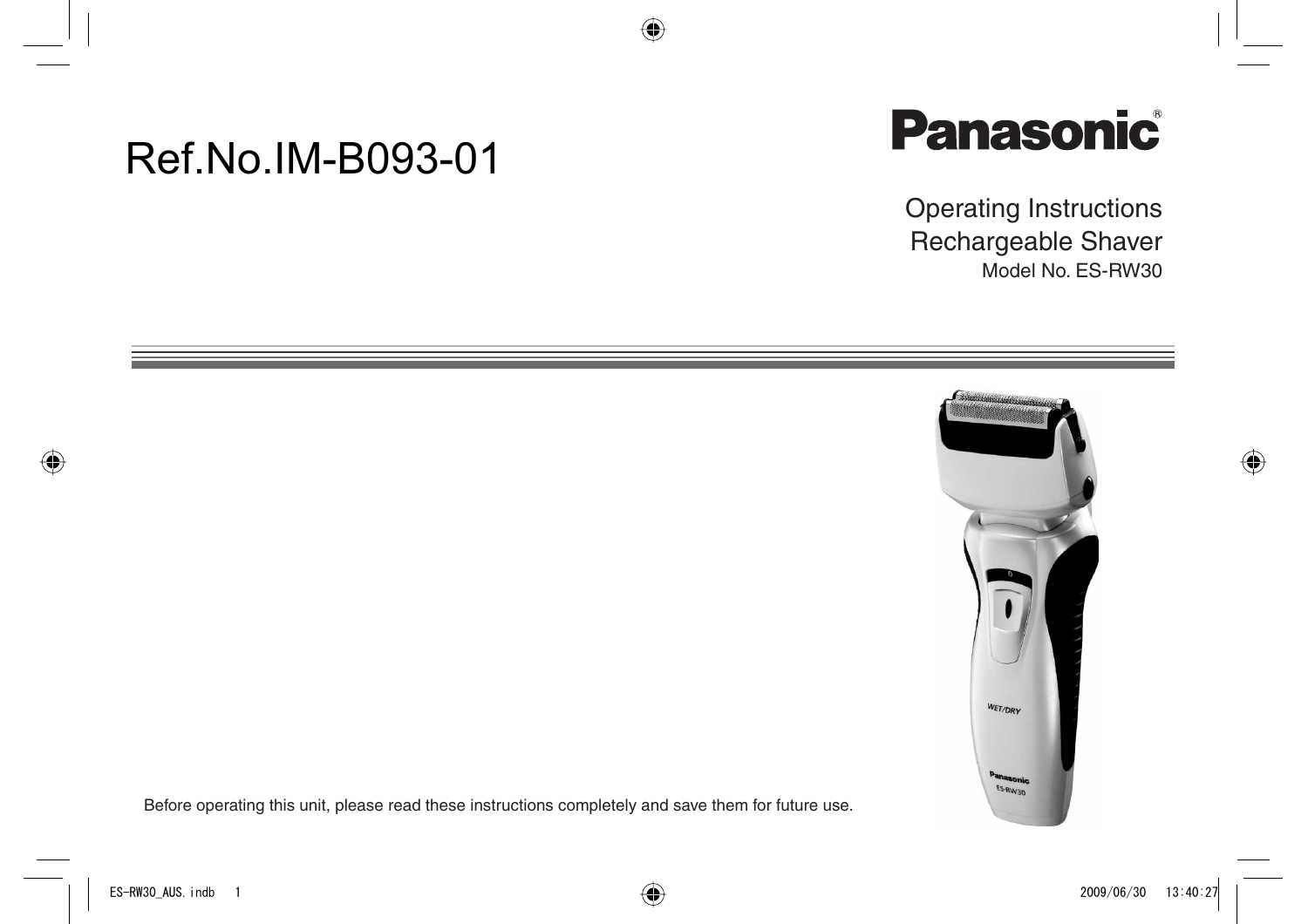## **Important**

#### **Before use**

This WET/DRY shaver can be used for wet shaving with shaving lather or for dry shaving. You can use this watertight shaver in the shower and clean it in water. The following is the symbol of Wet shaver. The symbol means that the hand-held part may be used in a bath or shower.



Treat yourself to wet lather shaves for at least three weeks and notice the difference. Your Panasonic WET/DRY shaver requires a little time to get used to because your skin and beard need about a month to adjust to any new shaving method.

#### **Using the shaver**

Caution - The outer foil is very thin and can be damaged if not used correctly. Check that the foil is not damaged before using the shaver. Do not use the shaver if the foil etc. is damaged as you will cut your skin.

## **Charging the shaver**

Do not use any charging adaptor other than one specifically designed for this model (RE7-52). Plug in the adaptor into a household outlet where there is no moisture and handle it with dry hands. The shaver may become warm during use and charging. However, this is not a malfunction. Do not charge the shaver where it will be exposed to direct sunlight or other heat sources.

Adequate ambient temperature for charging is 0-35 °C. The supply cord cannot be replaced. If the cord is damaged, the appliance should be scrapped.

## **Cleaning the shaver**

Warning - Remove the shaver from the charging adaptor before

cleaning it to prevent electric shock.

If you clean the shaver with water, do not use salt water or hot water. Do not soak the shaver in water for a long period of time. Wipe it with a cloth dampened with soapy water. Do not use thinner, benzine or alcohol.

## **Storing the shaver**

Remove the shaver from the charging adaptor when storing it. This appliance is not intended for use by persons (including children) with reduced physical, sensory or mental capabilities, or lack of experience and knowledge, unless they have been given supervision or instruction concerning use of the appliance by a person responsible for their safety. Children should be supervised to ensure that they do not play with the appliance. Keep these operating instructions in a safe place.

### **SPECIFICATIONS**

Power source: See the name plate on the product. Motor voltage: 1.2 V DC Charging time: 8 hours This product is intended for household use only.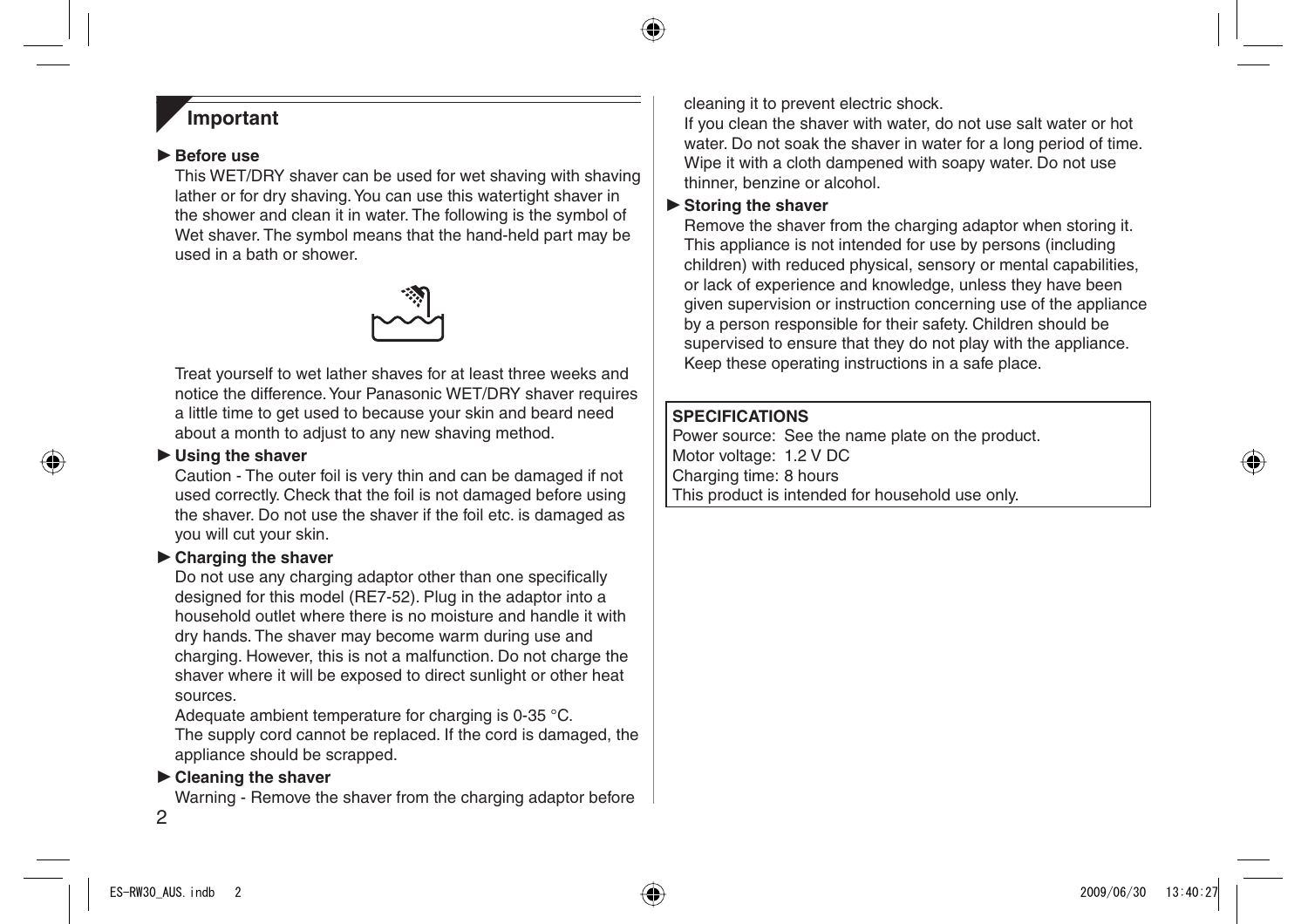## **Parts identification**



- **O** Protective cap
- **O** Outer foil section
	- System outer foil
	- (2) System outer foil release buttons
	- Foil frame
- **O** Inner blades
- **O** Main body
	- 4) Foil frame release buttons @ Cleaning brush
- Switch lock button
- OFF/ON switch
- Appliance socket
- (8) Trimmer
- Trimmer handle
- **G** Charging adaptor (RE7-52)
	- Charging plug
	- Charge indicator lamp
- 



# **Charging Charge**

Perform the following steps to charge the shaver if it seems to lose the speed.

You can fully charge the shaver in 8 hours.

A full charge will supply enough power for approx. 7 shaves of 3 • minutes each.



The charge indicator lamp glows and stays on until the shaver is • removed from the charging adaptor.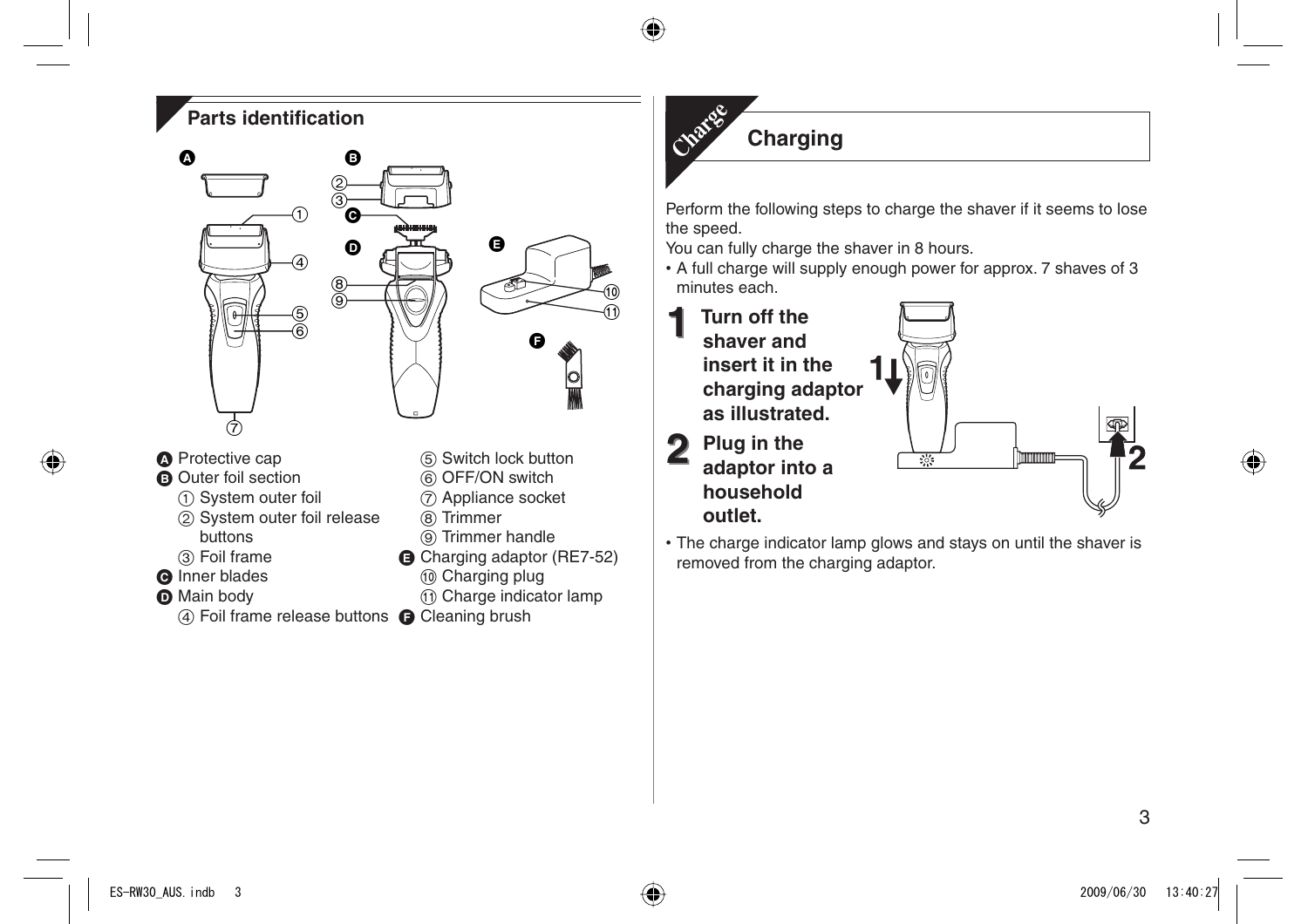

## **Using the trimmer**

Slide the trimmer handle up. Place at a right angle to your skin and move downwards to trim your sideburns.



# **Cleaning Clean**



- 1. Remove the shaver from the charging adaptor.
- 2. Apply some hand soap and some water to the outer foil.
- 3. Turn the shaver on.
- 4. Turn the shaver off after 10-20seconds.
- 5. Remove the outer foil section and turn the shaver on.
- 6. Clean the shaver and the outer foil section with running water.
- 7. Wipe off any drops of water with a dry cloth.
- 8. Dry the outer foil section and the shaver completely.
- 9. Attach the outer foil section to the shaver.

**1**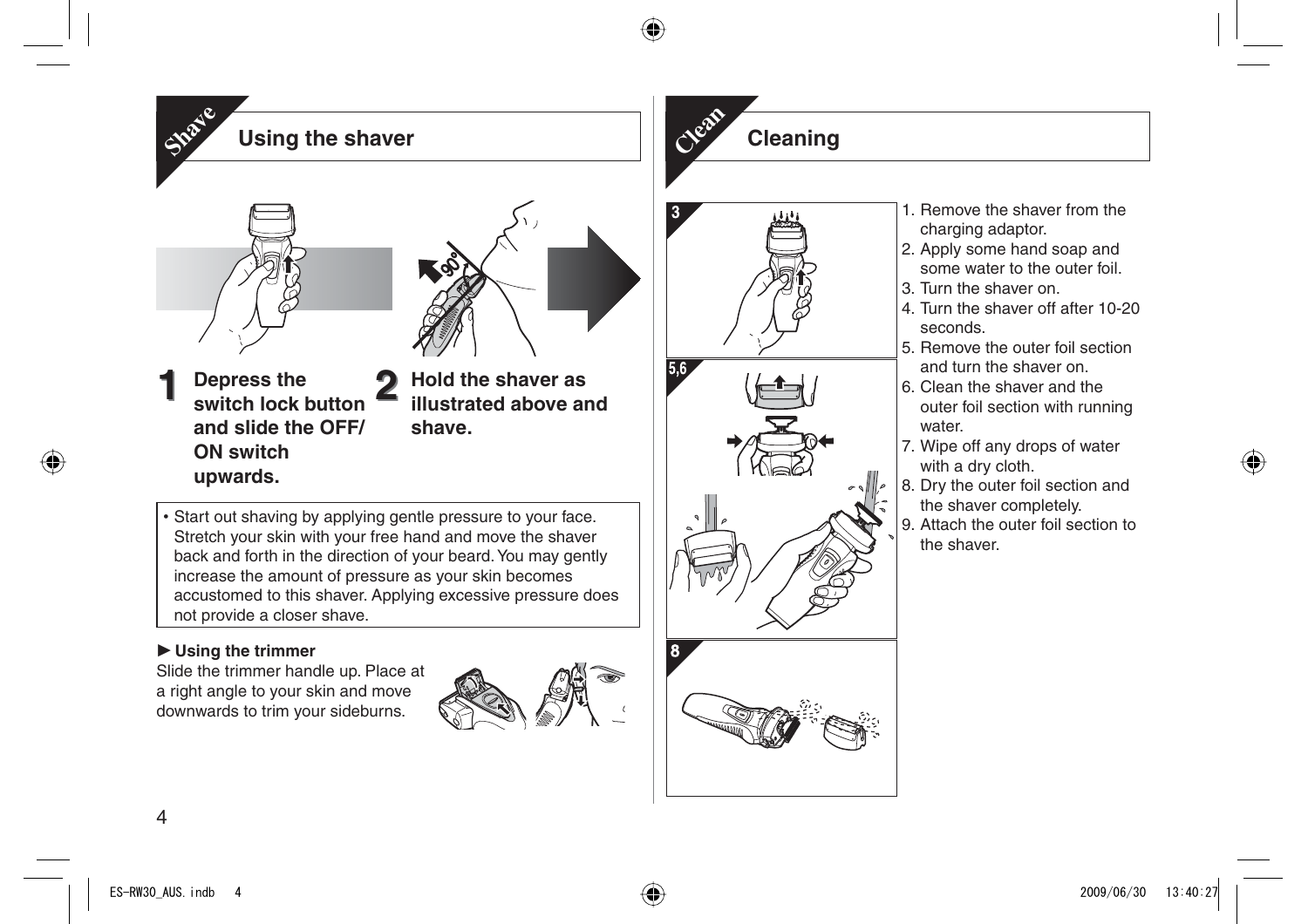# **Replacing the outer foil and the inner blades**

| system outer foil | once every year      |
|-------------------|----------------------|
| inner blade       | once every two years |

## **Replacing the outer foil**



- 1. Press the system outer foil release buttons and lift the system outer foil upwards as illustrated.
- 2. Insert the system outer foil by pushing it downwards until it clicks.

# **Replacing the inner blades**



- 1. Press the foil frame release buttons and lift the outer foil section upwards as illustrated.
- 2. Remove the inner blades one at a time as illustrated.
	- Do not touch the edges (metal parts) of the inner blades to prevent injury to your hand.
- 3. Insert the inner blades one at a time until they click as illustrated.

# **Cleaning with the brush**



1. Clean the inner blades using the short brush by moving it in direction (A).

Clean the outer foil, the shaver body and the trimmer using the long brush.

- Do not move the short brush •in direction (B) as it will damage the inner blades and affect their sharpness.
- Do not use the short brush to •clean the outer foil.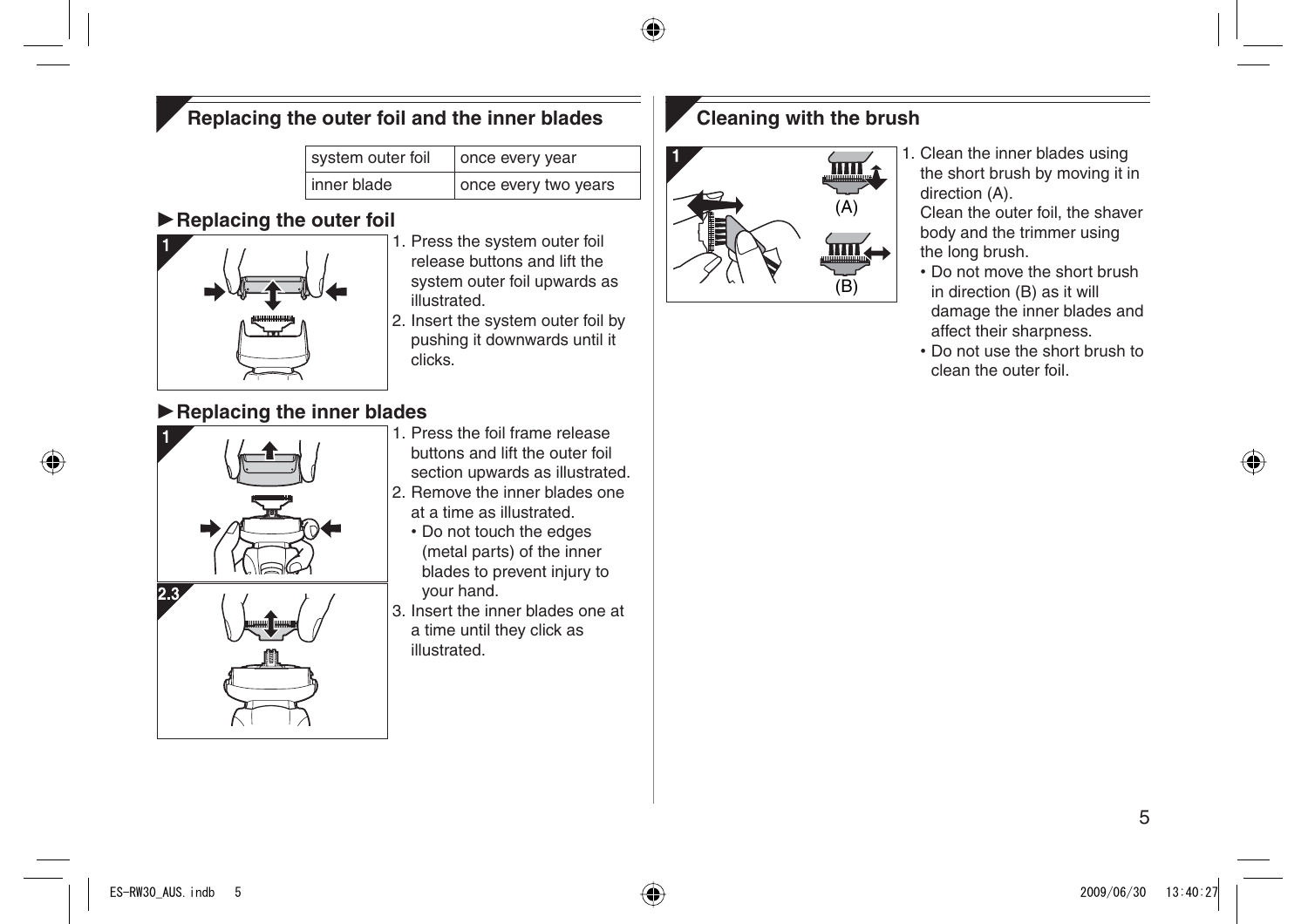# **Removing the built-in rechargeable battery**

Remove the built-in rechargeable battery before disposing of the shaver. Please make sure that the battery is disposed of at an officially designated location if there is one. Do not dismantle or replace the battery so that you can use the shaver again. This could cause fire or an electric shock. Replace it at an authorized service center.

- Remove the shaver from the charging adaptor when removing the battery.
- Perform steps  $(1)$  to  $(8)$  and lift the battery, and then remove it.



**For environmental protection and recycling of materials** This shaver contains a Nickel-Metal Hydride battery. Please make sure that the battery is disposed of at an officially assigned location, if there is one in your country.